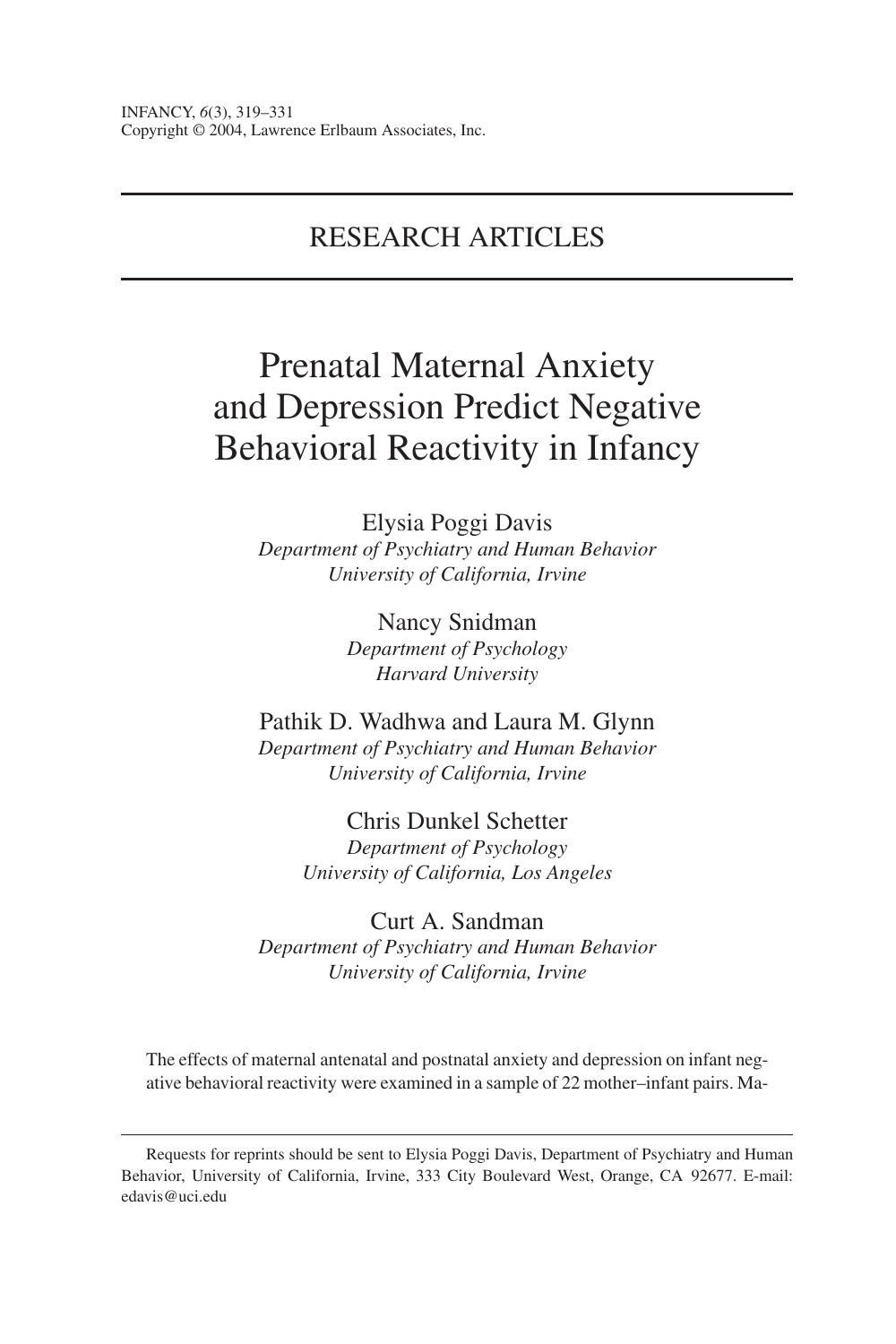ternal anxiety and depression were assessed by standardized measures during the third trimester of pregnancy and postpartum. Infant negative behavioral responses to novelty were assessed using a previously validated measure at 4 months of age. Maternal anxiety and depression during the prenatal, but not the postnatal period, were related to infant negative behavioral reactivity to novelty. These data illustrate that prenatal maternal psychological state can exert persisting influences on human infant behavior.

There is strong evidence across a wide range of species that early postnatal experiences influence the development of individual differences (Coplan et al., 1996; Dawson & Ashman, 2000; Levine, 1957). Maternal stress, anxiety, and depression during infancy have pervasive influences on development including enhanced stress reactivity, poor emotional regulation, and impaired cognitive development (Coghill, Caplan, Alexandra, Robson, & Kumar, 1986; Dawson, Ashman, & Carver, 2000; Downey & Coyne, 1990; Essex, Klein, Cho, & Kalin, 2002; Hammen, Burge, Burney, & Adrian, 1990; Kaplan, Bachorowski, Smoski, & Hudenko, 2002). These effects appear to be mediated by disturbances in the quality of mother–child interactions (Cohn, Campbell, Matias, & Hopkins, 1990).

The influence of maternal experiences during pregnancy on later infant development has largely been neglected in human research. This is surprising because extensive animal research has documented lifelong effects of exposure to stress during prenatal development (Chapillon, Patin, Roy, Vincent, & Caston, 2002; Schneider, 1992; Weinstock, 2001). Recent studies have reported that maternal anxiety and depression during pregnancy shape fetal behavioral patterns (DiPietro, Hilton, Hawkins, Costigan, & Pressman, 2002; Monk, Myers, Sloan, Ellman, & Fifer, 2003) and predict higher cortisol and norepinephrine and lower Brazelton scores in the newborn (Jones et al., 1998; Lundy et al., 1999). These findings suggest that human maternal psychological state during pregnancy influences the development of the fetus, presumably through alterations in maternal physiology. Consideration of the contribution of maternal psychological state during pregnancy to subsequent infant behavior may improve the ability to identify significant factors that contribute to the development of individual differences in behavior seen in infancy and childhood.

The few studies examining the impact of prenatal experiences on development in humans are limited either by the use of retrospective designs or parent reports of child behavior. These studies have found that maternal stress, anxiety, and depression during pregnancy is related to emotional disturbances and difficult temperament in the offspring (Luoma et al., 2001; Meijer, 1985; O'Connor, Heron, & Glover, 2002; O'Connor, Heron, Golding, Beveridge, & Glover, 2002; Papousek & von Hofacker, 1998; Stott, 1973; Van den Bergh, 1990; Ward, 1991). However, retrospective report of pregnancy is problematic because of a number of factors, including child's current temperament, which might bias recall of experiences dur-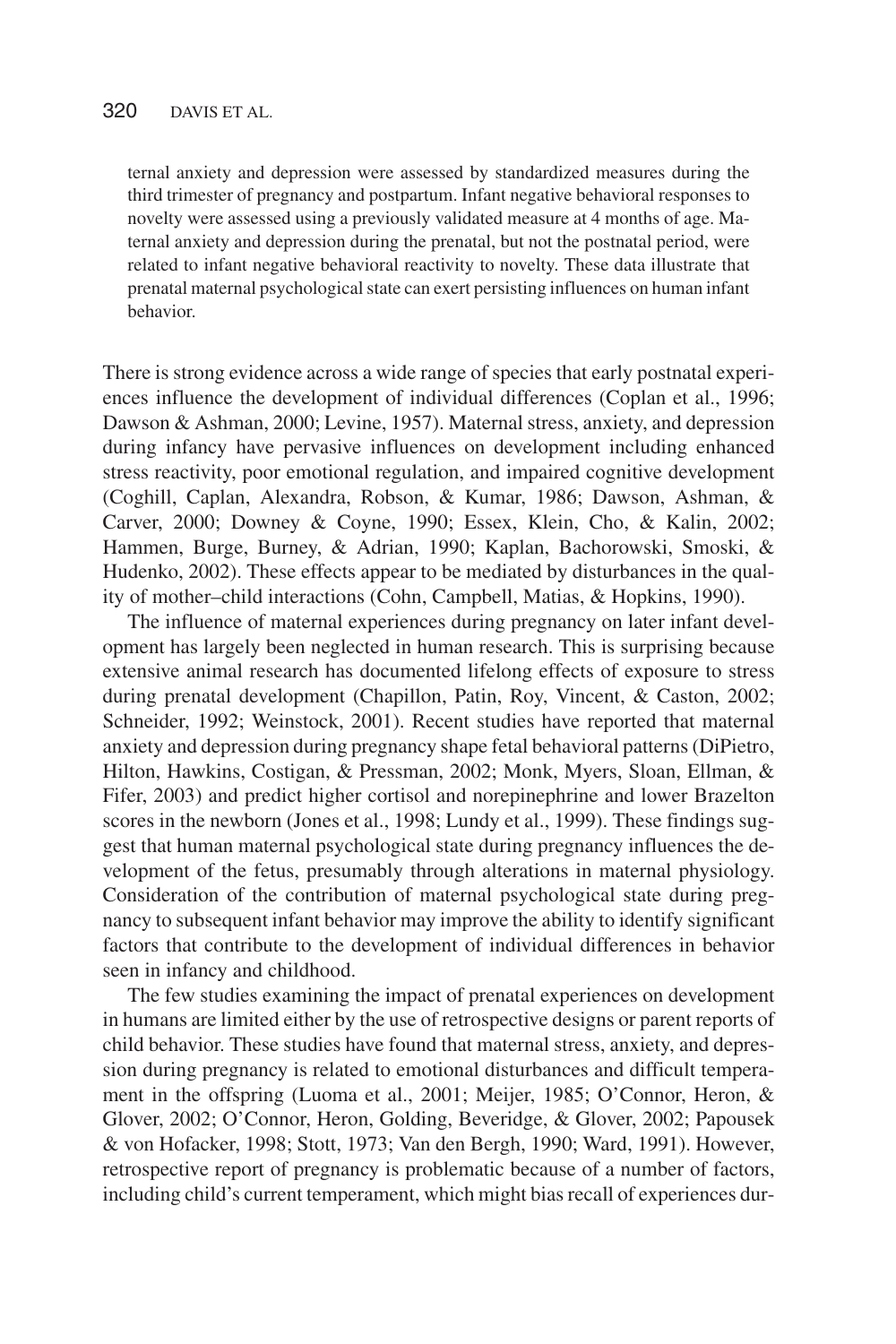ing pregnancy. Subjective description of child behavior by the parent is confounded by the parent's psychological state at the time of reporting. Only one study was identified that demonstrated an association between maternal anxiety during pregnancy and child behavior using both a prospective method and objective behavioral observations of the child (Huizink, de Medina, Mulder, Visser, & Buitelaar, 2002). This study found that the infants of mothers who reported higher levels of anxiety during pregnancy displayed poorer attention regulation at 3 and 8 months. Clearly there is a need for further prospective human studies that employ objective assessments of child behavior to differentiate the effects of prenatal and postnatal maternal anxiety and depression on development.

The goal of this study was to examine the contribution of maternal psychological state in a healthy group of women during the prenatal and the early postnatal period on several direct indicators of infant temperament. It has been established that stable individual differences exist in infants' behavioral responses to challenges such as novelty (Schwartz, Snidman, & Kagan, 1999). These individual differences seen in infancy predict fearful and anxious behavior later in childhood (Kagan, Snidman, & Arcus, 1998). Research with both rodents and nonhuman primates has demonstrated that an important consequence of prenatal exposure to stress is greater reactivity to novelty challenges (Clarke, Wittwer, Abbott, & Schneider, 1994; Schneider, 1992; Vallee, Mayo, Dellu, Moal, & Maccari, 1997). If maternal mood during pregnancy affects later infant negative behavioral reactivity, than infants of mothers who were anxious or depressed during pregnancy should display greater negative behavioral reactivity to novelty even after accounting for postnatal maternal mood. To examine the discrete influence of these factors in the prenatal period, maternal levels of anxiety and depression were assessed with standardized self-report measures during the third trimester of pregnancy and after birth (Radloff, 1977; Spielberger, 1983). In addition, infants' negative behavioral reactivity to challenge was examined using a standardized laboratory procedure designed to assess behavioral responses to novel stimuli (Kagan et al., 1998).

# **METHODS**

#### **Participants**

Participants in this study were 22 mother–infant pairs recruited serially from an obstetric clinic at the University of California, Irvine. Women gave informed consent for all aspects of the protocol, which was approved by the institutional review board for protection of human participants. Women in this sample had healthy singleton pregnancies, were not diagnosed with a psychological disorder, and refrained from smoking or alcohol use during pregnancy according to participant report and review of medical records. At the time of the first assessment, the 22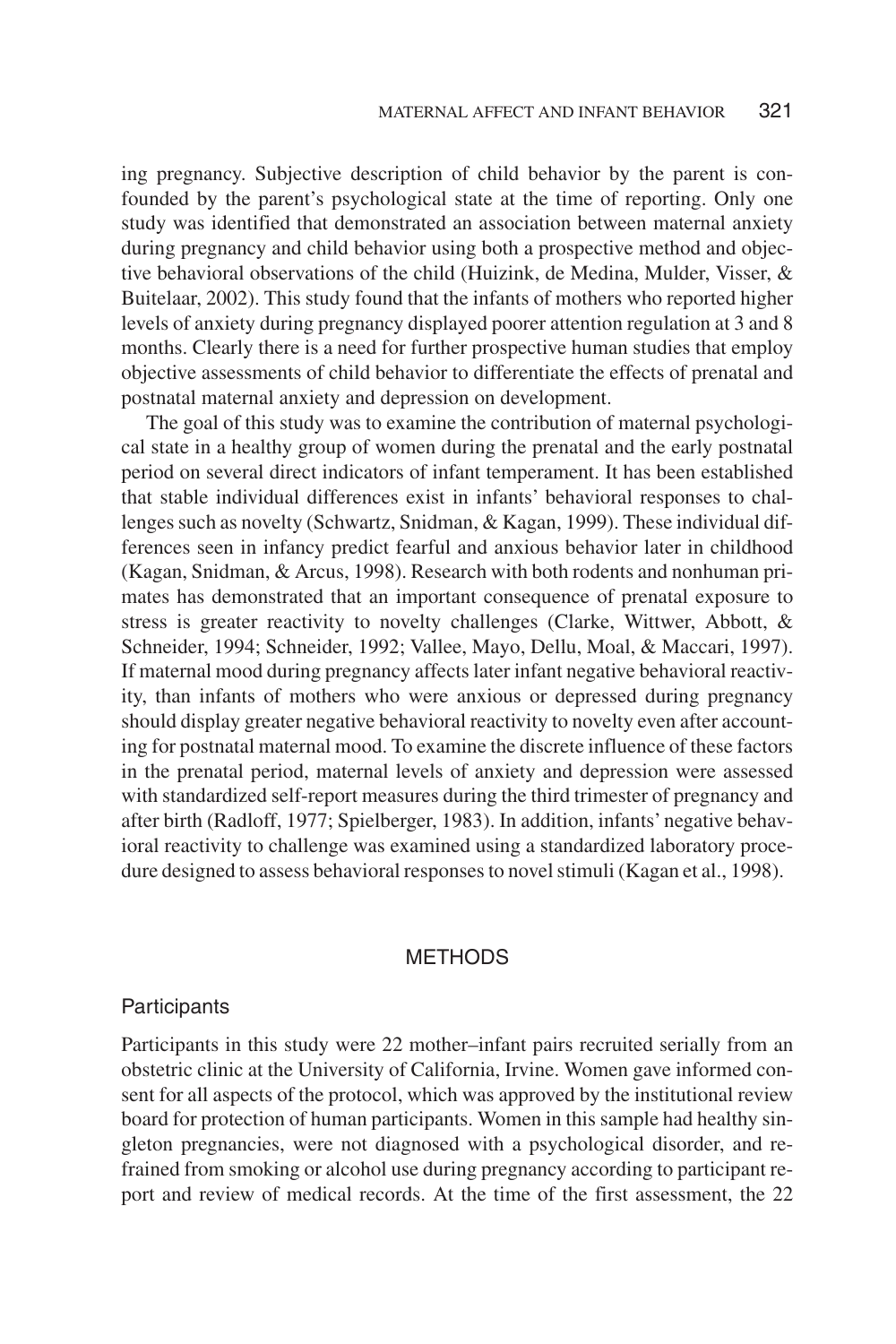#### 322 DAVIS ET AL.

mothers ranged in age from 18 to 36 years old  $(M = 28$  years,  $SD = 5.4$  years), 17 of the women were married, and 12 were primiparous. Annual household income for this sample ranged from \$10,000 to \$90,000. Fifteen of the women were non-Hispanic White and 6 were Hispanic White. This sample is representative of low-risk pregnancies seen at this clinic. The infants of these women (12 girls and 10 boys) were assessed at 4 months of age. All infants were born at term (*M* gestational age  $=$  39.3 weeks,  $SD = 2.1$  weeks) and were the appropriate weight for their gestational age ( $M = 3627.5$  g,  $SD = 715.1$  g). Fourteen infants were delivered vaginally, and eight were delivered by cesarean section.

## Procedures

In this longitudinal study, women reported on their psychological state two times, once during the third trimester of pregnancy and once after delivery. In addition, prenatal medical history was obtained. Infants' response to novelty was assessed utilizing a standardized observational assessment of negative behavioral reactivity at 4 months of age (Kagan & Snidman, 1991; Kagan et al., 1998).

## Measures

Obstetric history. Prenatal medical history and birth outcome were gathered through review of the mothers'and the infants'medical records, and a score assessing medical risk for adverse birth outcome was derived (Hobel, 1982). Factors considered included pregnancy-induced hypertension, gestational diabetes, and previous pregnancy resulting in preterm delivery, spontaneous abortion, stillbirth, or ectopic pregnancy. In addition, parity, mode of delivery, gestational age at birth, and birth weight were recorded.

Maternal psychological assessments. Maternal anxiety and depression were assessed during pregnancy at 32 weeks gestation and at 8 weeks after delivery. State anxiety was measured using the state anxiety subscale of the State–Trait Anxiety Inventory (STAI; Spielberger, 1983). This 10-item scale assesses the extent to which participants are experiencing anxiety-related symptoms or emotions using a 4-point Likert scale ranging from 1 (*not at all*) to 4 (*very much*). State anxiety scores can range from a minimum of 10 to a maximum of 40. The STAI has been used for research purposes with pregnant and nonpregnant samples (Rini, Dunkel-Schetter, Wadhwa, & Sandman, 1999). The STAI has good internal consistency, with an alpha of .77 in this sample. Depression was evaluated using the Center for Epidemiological Studies Depression Inventory (CES-D; Radloff, 1977). Responses to each of the 10 items of this measure were recorded on a 4-point Likert scale with a range of 0 to 3. Anchor points, in terms of days per week, were "rarely or none of the time (less than 1 day)" to "most or all of the time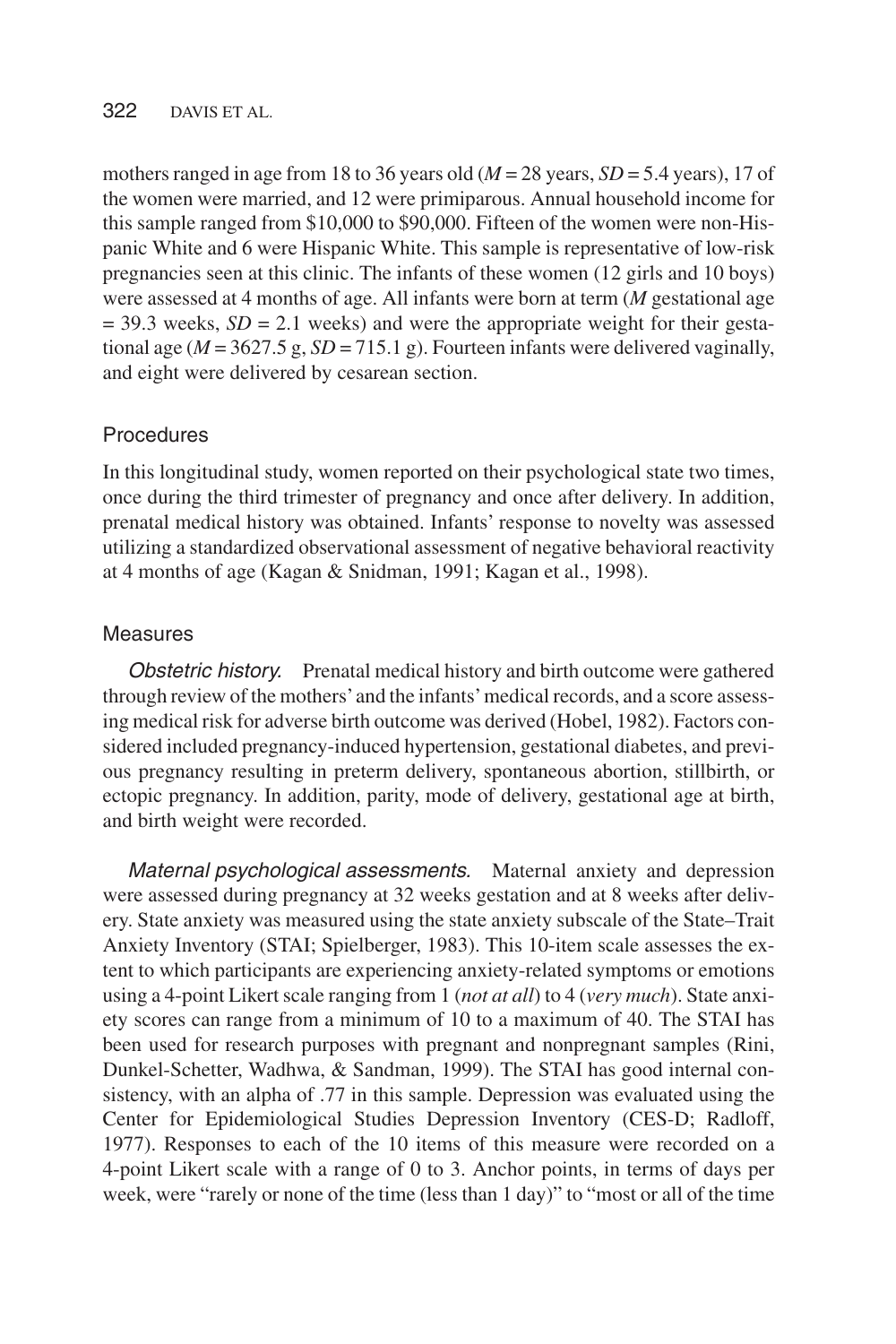(5–7 days)." The final score can span from 0 to 30, with a higher score indicating greater impairment. A score of 22 or higher suggests a possibility of major depression, and a score of 15 to 21 indicates that the participant may be suffering from mild to moderate depression (Radloff, 1977). The CES-D has good internal consistency, with an alpha of .94 for this sample. The CES-D is a commonly used instrument for the study of depression in the general population and has been validated in pregnant samples (Marcus, Flynn, Blow, & Barry, 2003). Scores on the CES-D during pregnancy are associated with birth outcome and other negative health consequences (Lundy et al., 1999; Marcus et al., 2003).

Infant behavioral reactivity. Infant behavioral reactivity was assessed at 4 months using the Harvard Infant Behavioral Reactivity Protocol, a standard battery designed by Kagan, Snidman, and colleagues to assess behavioral reactivity to novelty in infants, an early correlate of shy or inhibited temperament (Kagan & Snidman, 1991). Infants were assessed at 4 months of age because 4 months is the youngest age typically examined using this paradigm and because behavioral responses at 4 months are predictive of later behavior. Each assessment began with the infant rested, content, and reclining in an infant car seat, and consisted of 45 trials. In the first trial the mother looked and smiled at the infant for 1 min and then moved out of the infant's sight. Subsequently, the infant was presented with a series of novel sensory stimuli. First, a speaker was placed 10 in. (25.4 cm) in front of the infant, and an audiotape of several voices speaking eight different sentences that were each 6 sec in length was played (e.g., "Hello baby, how are you today"). Five seconds of silence separated each utterance. This was followed by the presentation of a series of eight tastes presented with an eyedropper. Taste 1 was water, Tastes 2 to 4 were a solution of sugar and water, Tastes 5 to 7 were lemon juice diluted with water, and Taste 8 was water. The examiner then moved a sequence of colorful mobiles back and forth in front of the infant. The first mobile had one toy, the second had three, and the third had seven. Each mobile was presented for 20 sec. The series of three mobiles was presented three times. In the next five trials, a cotton swab was held to the infant's nostrils for 5 sec. The swab was dipped in water once, in diluted alcohol four times, and then in water again. The infant then heard a tape recording through a speaker of a female voice speaking three different syllables (*ma, pa, ga*) three times each at three volumes (70, 80, 90 dB) for a total of nine trials. The experimenter then popped a balloon behind the infant's head. Finally, the mother stood smiling in front of the infant for 1 min without touching or speaking to her child.

Videotapes of infants were coded for frequency of motor activity and fretting or crying by the Harvard Infant Behavioral Reactivity study team (Kagan & Snidman, 1991). In response to this paradigm, infants who are high in both motor activity and crying are characterized as being high in negative behavioral reactivity and are at risk for the development of shyness or behavioral inhibition later in child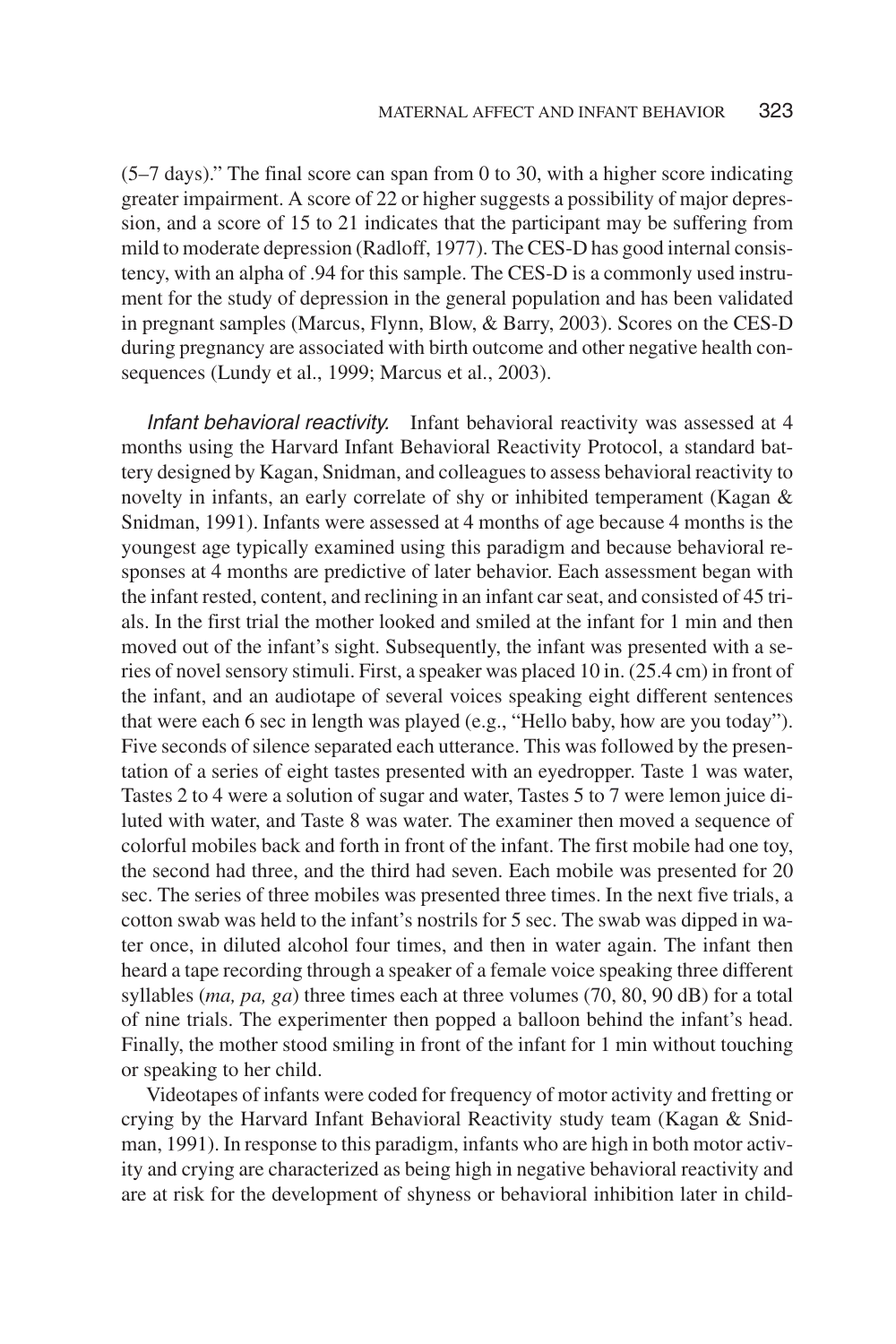hood (Kagan et al., 1998). Coders were blind to study hypotheses and any other information about mother–infant pairs. Tapes were coded separately for two types of behaviors. Motor activity was defined as the number of times during the 45 trials that the infant did any of the following: move both arms from above the elbow at least 30°, move both legs at least 30°, or arch the back so that the chest comes forward and the back is off the chair. The crying score was determined by recording the number of trials (out of a total of 45 trials) in which crying, fretting, or fussing occurred. Interrater reliability was calculated on one third of the tapes and was .84 for motor activity and .83 for number of trials in which crying occurred.

#### RESULTS

#### Maternal Psychological Assessments

The distribution of scores on the STAI and CES-D and the association between these measures at the pregnancy and the postpartum assessment are displayed in Tables 1 and 2. Distributions for the STAI were similar to the distribution found by Spielberger (1979), who reported state anxiety scores for women between 23 and 32 years old as 18.6 (*SD* = 6.8) and for 33 years old and older as 18.2 (*SD* = 5.8). Scores on the CES-D were assessed with respect to standardized cutoffs using this measure. During pregnancy 15% of the sample scored between 15 and 21, and 27% scored 22 or higher. At the postpartum assessment 5% of the sample scored between 15 and 21, and 20% scored 22 or higher. There were no significant differences between pregnancy and postpartum assessments of anxiety, *t*(22) = 0.46, *ns,* and depression,  $t(22) = 1.1$ , *ns.* In addition, prenatal and postnatal anxiety,  $r(22) =$ .55,  $p = .01$ , and prenatal and postnatal depression,  $r(22) = .55$ ,  $p = .01$ , were significantly correlated. Thirty percent of the variance in anxiety and depression was shared between prenatal and postpartum measures, suggesting that there was a change in the women's psychological state between the prenatal and postpartum period. Concurrent measures of anxiety and depression were highly correlated

|                      | of Pregnancy and Postpartum |             |                       |              |              |                       |
|----------------------|-----------------------------|-------------|-----------------------|--------------|--------------|-----------------------|
|                      | Prenatal                    |             |                       | Postpartum   |              |                       |
|                      | M                           | SD          | Range                 | M            | SD           | Range                 |
| <b>STAI</b><br>CES-D | 20.5<br>14.9                | 6.1<br>10.2 | $10 - 30$<br>$2 - 34$ | 19.9<br>12.6 | 16.7<br>11.1 | $10 - 38$<br>$0 - 48$ |

TABLE 1 Mean Levels of Anxiety and Depression During the Third Trimester

*Note.* STAI = State–Trait Anxiety Inventory; CES-D = Center for Epidemiological Studies Depression Inventory.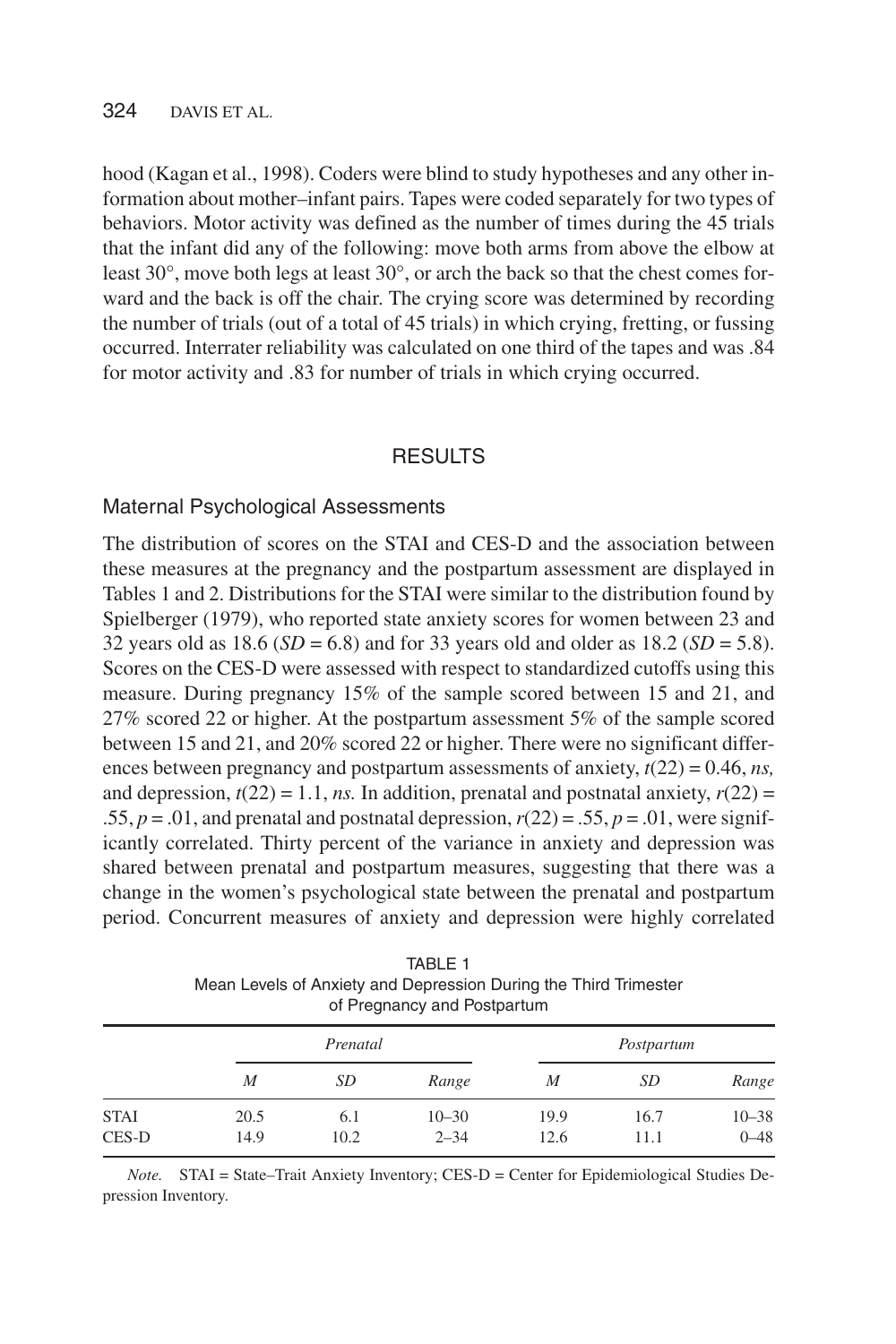|                     | 1. STAI<br>Prenatal | $2.$ CES-D<br>Prenatal | 3. STAI<br>Postpartum | 4. CES-D<br>Postpartum | 5. Infant<br><b>Behavior</b> |
|---------------------|---------------------|------------------------|-----------------------|------------------------|------------------------------|
| 1. STAI Prenatal    |                     |                        |                       |                        |                              |
| 2. CES-D Prenatal   | $.74**$             |                        |                       |                        |                              |
| 3. STAI Postpartum  | $.55**$             | $.65***$               |                       |                        |                              |
| 4. CES-D Postpartum | $.40*$              | $.55**$                | $.87**$               |                        |                              |
| 5. Infant Behavior  | $.44*$              | $.52*$                 | .12                   | $.14*$                 |                              |

TABLE 2 Pearson Product–Moment Correlation With Prenatal and Postnatal Anxiety and Depression and Infant Behavior

*Note.* STAI = State–Trait Anxiety Inventory; CES-D = Center for Epidemiological Studies Depression Inventory.

\**p* < .05. \*\**p* < .01.

during pregnancy,  $r(22) = .74$ ,  $p = .0001$ , and postpartum,  $r(22) = .87$ ,  $p = .0001$ . Neither the presence of medical risk factors nor mode of delivery was related to pre- or postnatal maternal anxiety or depression (all *p*s > .14).

#### Infant Negative Behavioral Reactivity

In response to presentation of novel stimuli, infants displayed an average of 141  $(SD = 49.6$ , range  $= 58-246$ ) incidences of motor activity. Crying occurred in an average of 10.4  $(SD = 11.4$ , range  $= 0.41$ ) of the 45 trials. The crying score was positively skewed. A square root transformation brought the skew into an acceptable range. A negative behavioral reactivity score was created by standardizing and summing the motor activity score and the transformed crying score. Thus, a high behavioral reactivity score reflected high levels of both motor activity and crying. Mean comparisons indicated that infant negative behavioral reactivity to novelty was not significantly affected by sex of the infant,  $t(22) = 1.7$ , *ns*; the presence of medical risk factors,  $t(22) = 0.3$ , *ns*; or the mode of delivery,  $t(22) = 0.1$ , *ns*.

# Maternal Psychological State and Infant Behavioral **Reactivity**

To examine the influence of maternal psychological state during pregnancy and postpartum on infant's negative behavioral responses to novelty, four simple regressions were performed. It was found that prenatal maternal anxiety accounted for 20% of the variance in infant negative behavioral reactivity  $(\beta = .44, t = 2.2, p =$ .04). These data are depicted in Figure 1. Similarly, prenatal depression accounted for 27% of the variance in infant negative behavioral reactivity (β = .52, *t* = 2.7, *p* = .01). These data are depicted in Figure 2. Neither postnatal anxiety ( $R^2 = .01$ ,  $β =$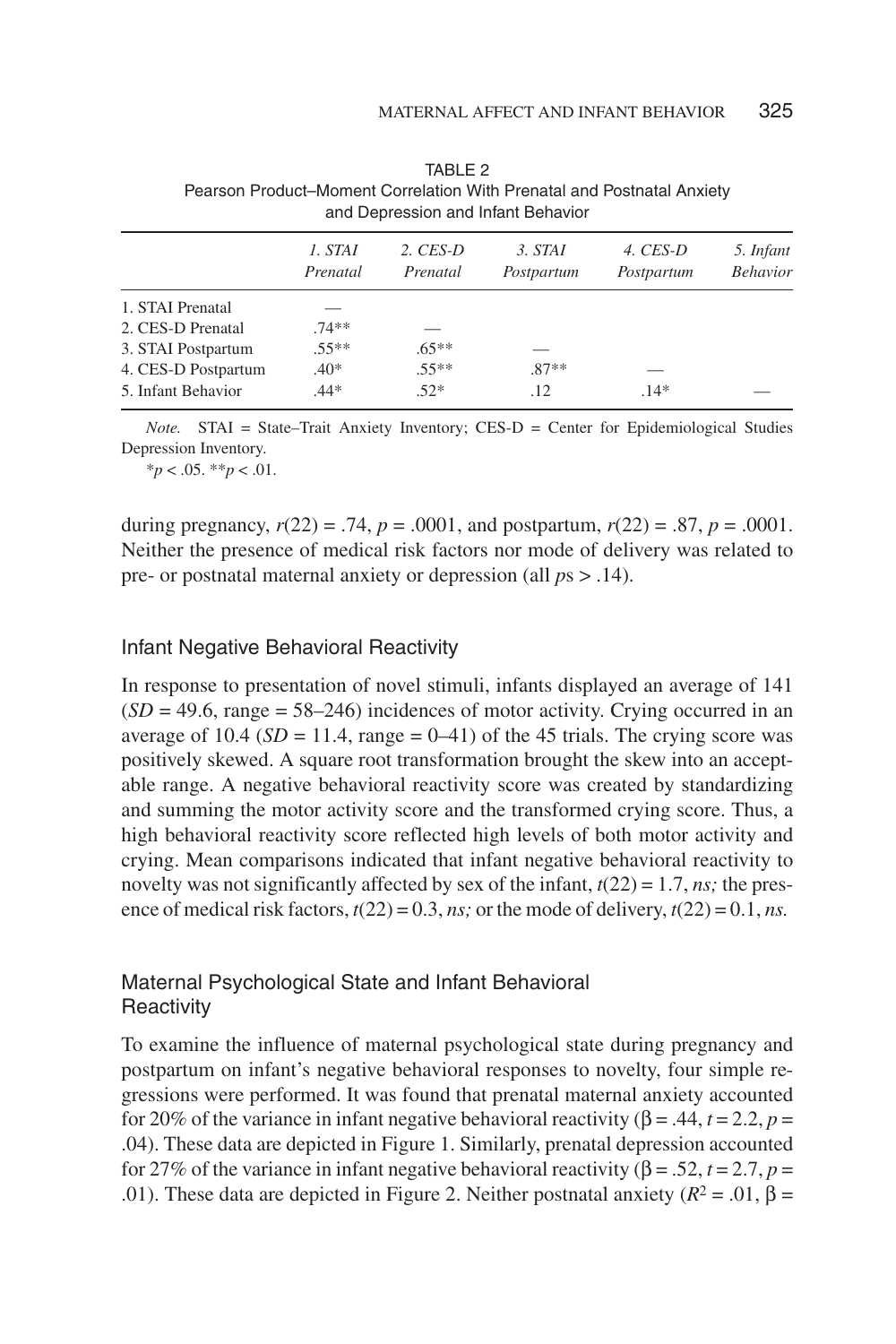

Prenatal Maternal Anxiety

**FIGURE 1** Maternal anxiety during the third trimester of pregnancy and infant negative behavioral reactivity to novelty.



Prenatal Maternal Depression

**FIGURE 2** Maternal depression during the third trimester of pregnancy and infant negative behavioral reactivity to novelty.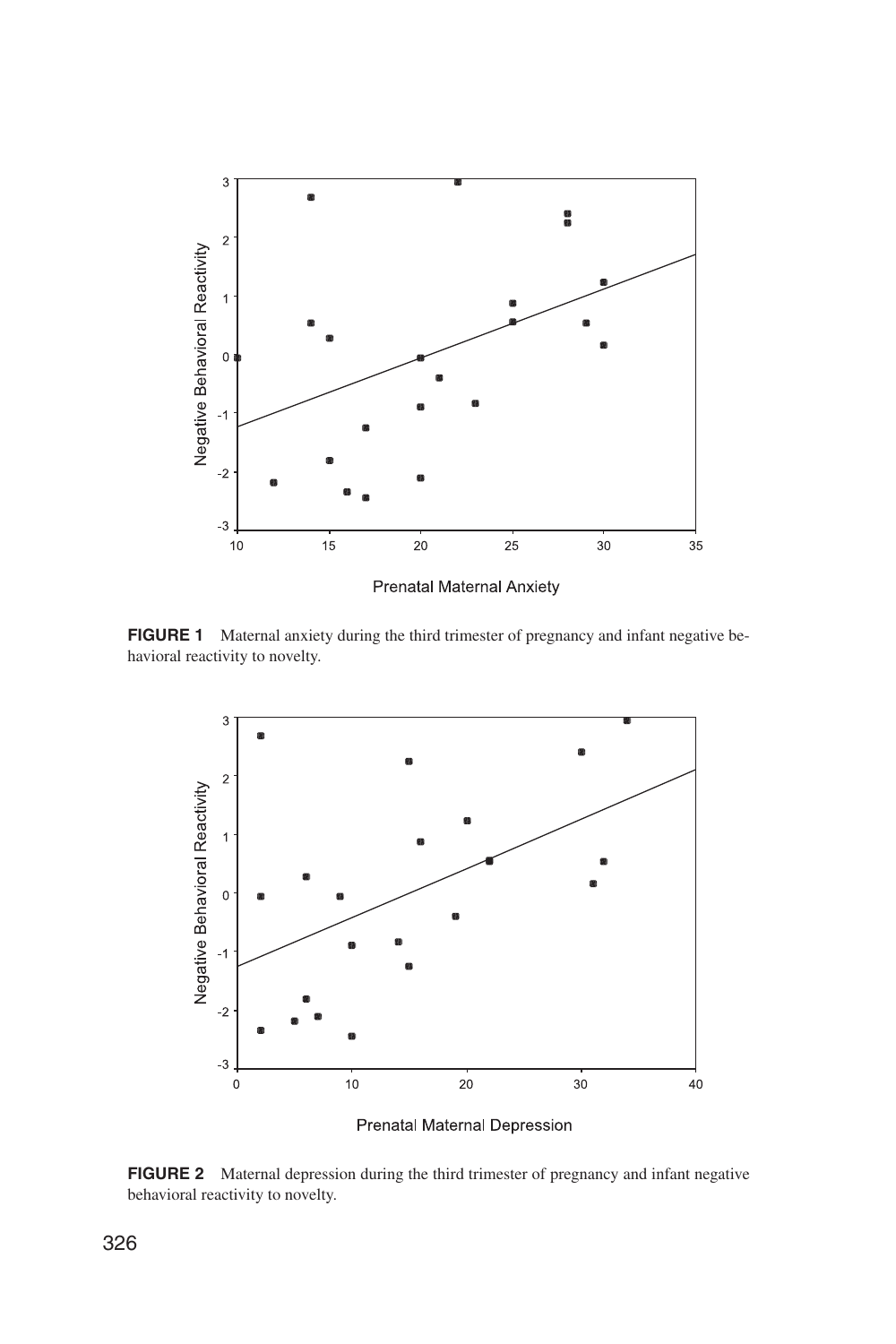.11,  $t = 0.48$ , *ns*) nor depression ( $R^2 = .01$ ,  $β = .12$ ,  $t = 0.52$ , *ns*) accounted for a significant portion of the variance in infant negative behavioral reactivity. See Table 2 for a summary of the correlations between maternal and infant measures. To examine whether prenatal maternal psychological state accounted uniquely for any variance in 4-month-old infants' negative behavioral reactivity, above and beyond that accounted for by postnatal psychological state, two hierarchical regressions were performed for anxiety and depression entering postnatal psychological state first. Prenatal anxiety ( $\Delta R^2 = .21$ , *p* = .04) and depression ( $\Delta R^2 = .30$ , *p* = .01) accounted for a significant portion of the variance after controlling for postnatal psychological state. The ∆*R*<sup>2</sup> is larger than the *R*<sup>2</sup> for the simple regressions. This is due to the suppression effect that occurs when both prenatal maternal psychological state and postnatal maternal psychological state are added to the regression models predicting infant behavior. The regression models showing this effect are displayed in Tables 3 and 4 (for a discussion of suppression, see Netter, Kutner, Nachtsheim, & Wasserman, 1996).

| TABLE 3                                                             |
|---------------------------------------------------------------------|
| Regression Model Examining Whether Prenatal Maternal Anxiety        |
| Accounted Uniquely for Any Variance in Infants' Negative Behavioral |
| Reactivity Above and Beyond Postnatal Maternal Anxiety              |

|                 | $R^2$ | $\Delta R^2$ |        | <b>Partial Correlation</b> |
|-----------------|-------|--------------|--------|----------------------------|
| Model 1         | .01   |              |        |                            |
| Postpartum STAI |       |              | .11    | .11                        |
| Model 2         | $22*$ | $21*$        |        |                            |
| Postpartum STAI |       |              | $-.19$ | $-.16$                     |
| Prenatal STAI   |       |              | $.55*$ | $.45*$                     |

*Note.* STAI = State–Trait Anxiety Inventory.  $*_{p}$  < .05.

TABLE 4 Regression Model Examining Whether Prenatal Maternal Depression Accounted Uniquely for Any Variance in Infants' Negative Behavioral Reactivity Above and Beyond Postnatal Maternal Depression

|                  | $R^2$   | $\Delta R^2$ | ß      | <b>Partial Correlation</b> |
|------------------|---------|--------------|--------|----------------------------|
| Model 1          | .01     |              |        |                            |
| Postpartum CES-D |         |              | .12    | .12                        |
| Model 2          | $31***$ | $.30**$      |        |                            |
| Postpartum CES-D |         |              | $-.24$ | $-.24$                     |
| Prenatal CES-D   |         |              | $.66*$ | $.55*$                     |

*Note.* CES-D = Center for Epidemiological Studies Depression Inventory.

\**p* < .05. \*\**p* < .01.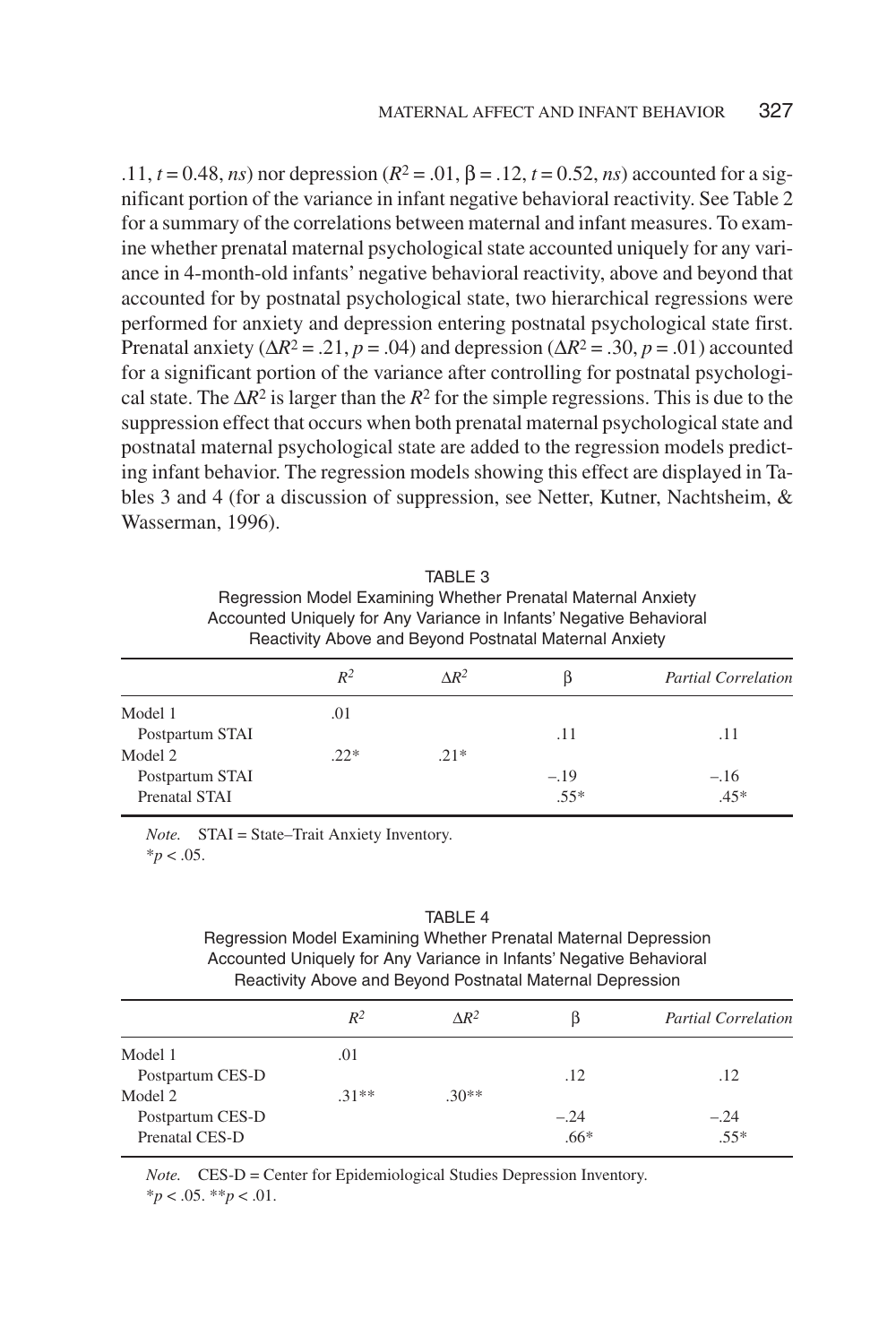#### **DISCUSSION**

Maternal anxiety and depression during the third trimester of pregnancy, but not postpartum, were associated with individual differences in infants' behavioral regulation at 4 months. The offspring of mothers who were higher in anxiety and depression during pregnancy displayed greater negative behavioral reactivity to novelty. Notably, this association remained after controlling for postpartum maternal psychological state, indicating that prenatal experiences could be responsible for this association. The selective effects of prenatal experiences on behavioral reactivity support the hypothesis that the prenatal environment exerts programming effects on the fetus with consequences for infant behavior (Barker, 2002; Welberg & Seckl, 2001).

Negative behavioral reactivity in response to novelty in infancy may have implications for subsequent behavioral problems. Infants who are easily aroused by varied stimulation are more likely to become behaviorally inhibited as young children (Kagan et al., 1998). Difficulty adapting to the presentation of novel sensory stimuli in infancy is predictive of later behavioral problems such as adolescent social anxiety (Schwartz et al., 1999). The association reported here between anxiety and depression during pregnancy and behavioral reactivity to novelty in infancy suggests that a fetus developing in the environment of a more anxious and depressed mother has an increased risk for behavioral inhibition and perhaps later anxiety disorders. The relation between maternal psychological state during pregnancy and infant behavior is particularly significant because women in this sample did not suffer from clinical levels of anxiety or depression, conditions that may exert stronger effects. However, because of the relatively small sample size, caution is necessary in interpretation of these data. Further investigation of these findings with a larger sample size is necessary.

The differential impact of prenatal and postnatal maternal psychological state on the fetus and infant may by due to the variation in mechanisms during these two periods. Maternal psychological state during the postnatal period influences the infant through alterations in mother–child interactions (Cohn et al., 1990). During pregnancy, maternal psychological state is associated with hormonal changes, including changes in the stress hormones of the hypothalamic-pituitaryadrenocortical (HPA) and placental axis (Sandman, Wadhwa, Chicz-DeMet, Dunkel-Schetter, & Porto, 1997). Evidence suggests that elevations in these stress hormones are associated with impaired central nervous system (CNS) functioning in the fetus (Sandman, Wadhwa, Chicz-DeMet, Garite, & Porto, 1999) and disregulation of stress responses in the newborn (Davis et al., 2004). Prenatal anxiety and depression could affect maternal and fetal stress hormone production, thus influencing fetal CNS structure and function (Sandman et al., 1999). The impact of maternal mood during pregnancy on infant behavior shown here may be mediated by such hormonal changes.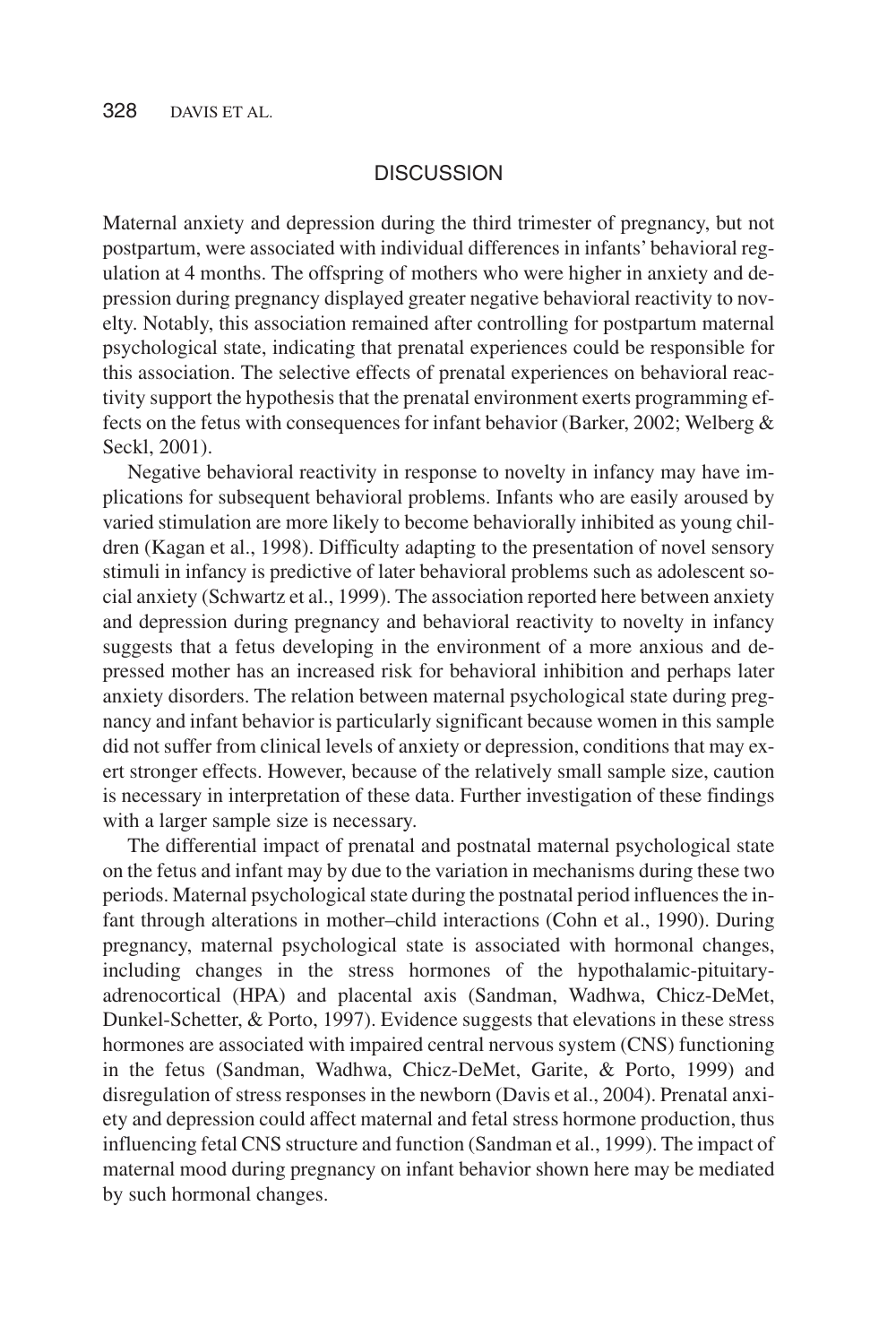These findings demonstrate an association between maternal anxiety and depression during pregnancy and infant behavior and add to the small number of previous studies with humans indicating that maternal mood during pregnancy has persisting effects on the functioning of the offspring. To understand the processes by which maternal psychological state affects infant development, it is necessary to assess maternal emotional state during both the prenatal and the postnatal period. Studies or interventions focused only on postnatal maternal psychological state may miss critical factors that contribute to the development of her offspring.

#### ACKNOWLEDGMENTS

This research was supported by National Institutes of Health Grants HD28413 and NS–41298. We thank the families who participated in this research and Robert Newcomb for his assistance with statistical analyses.

# **REFERENCES**

- Barker, D. J. (2002). Fetal programming of coronary heart disease. *Trends in Endocrinology and Metabolism, 13,* 364–368.
- Chapillon, P., Patin, V., Roy, V., Vincent, A., & Caston, J. (2002). Effects of pre- and postnatal stimulation on developmental, emotional, and cognitive aspects in rodents: A review. *Developmental Psychobiology, 41,* 373–387.
- Clarke, A. S., Wittwer, D. J., Abbott, D. H., & Schneider, M. L. (1994). Long-term effects of prenatal stress on HPA activity in juvenile rhesus monkeys. *Developmental Psychobiology, 27,* 257–269.
- Coghill, S. R., Caplan, H. L., Alexandra, H., Robson, K., & Kumar, R. (1986). Impact of maternal postnatal depression on cognitive development of young children. *British Medical Journal, 292,* 1165–1167.
- Cohn, J. F., Campbell, S. B., Matias, R., & Hopkins, J. (1990). Face to face interactions of postpartum depressed mother–infant pairs at 2 months. *Developmental Psychology, 26,* 15–23.
- Coplan, J. D., Andrews, M. W., Rosenblum, L. A., Owens, M. J., Friedman, S., Gorman, J. M., et al. (1996). Persistent elevations of cerebrospinal fluid concentrations of corticotropin-releasing factor in adult nonhuman primates exposed to early-life stressors: Implications for the pathophysiology of mood and anxiety disorders. *Proceedings of the National Academy of Science, 93,* 1619–1623.
- Davis, E. P., Townsend, E. L., Gunnar, M. R., Georgieff, M. K., Guiang, S. F., Cifuentes, R. F., et al. (2004). Effects of prenatal corticosteroid exposure on regulation of stress physiology in healthy premature infants. *Psychoneuroendocrinology, 29,* 1028–1036.
- Dawson, G., & Ashman, S. B. (2000). On the origins of a vulnerability to depression: The influence of the early social environment on the development of psychobiological systems related to risk for affective disorders. In C. A. Nelson (Ed.), *The effects of early adversity on neurobehavioral development: The Minnesota Symposium on Child Psychology* (Vol. 31, pp. 245–279). Mahwah, NJ: Lawrence Erlbaum Associates, Inc.
- Dawson, G., Ashman, S. B., & Carver, L. J. (2000). The role of early experience in shaping behavioral and brain development and its implications for social policy. *Development and Psychopathology, 12,* 695–712.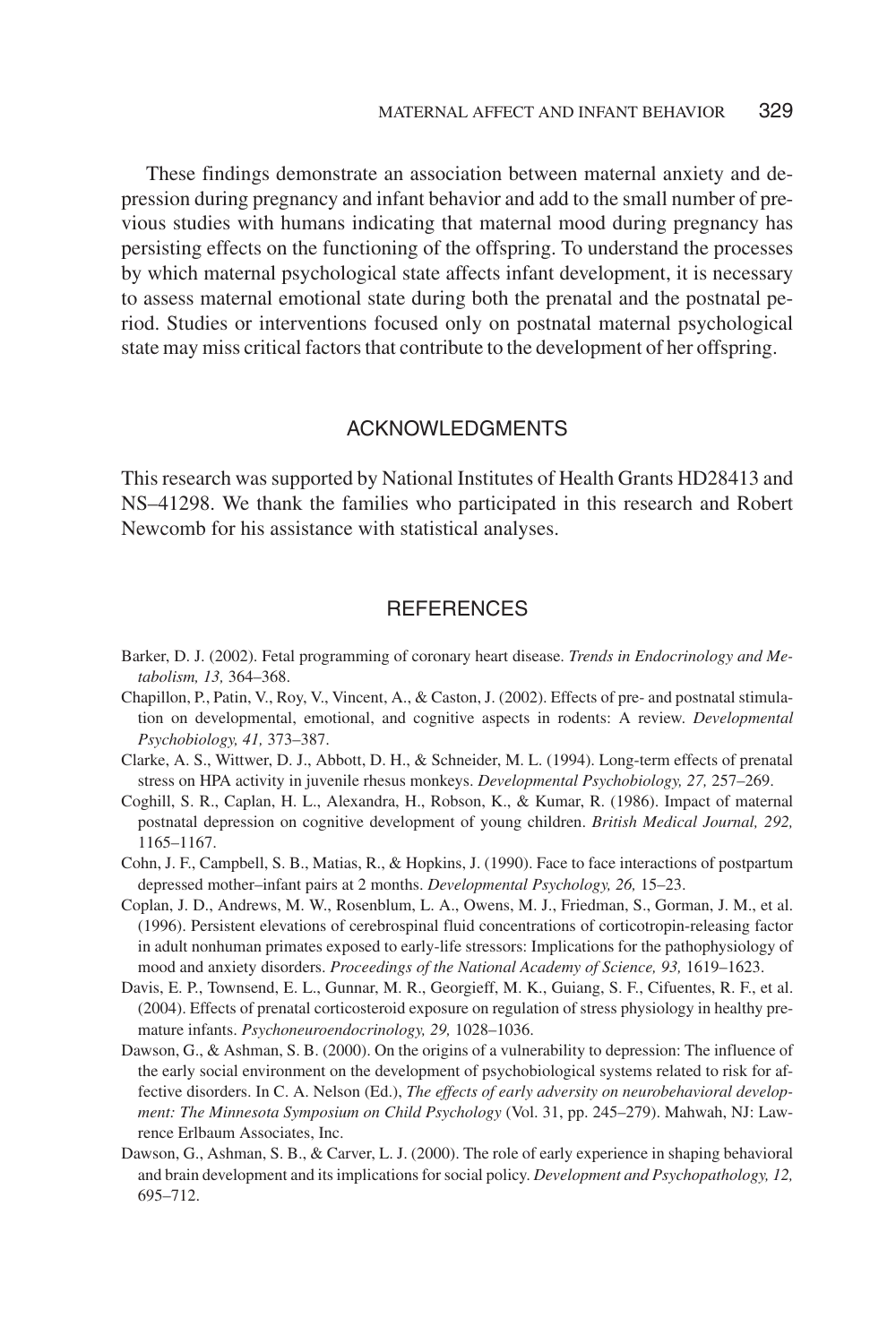- DiPietro, J. A., Hilton, S. C., Hawkins, M., Costigan, K. A., & Pressman, E. K. (2002). Maternal stress and affect influence fetal neurobehavioral development. *Developmental Psychology, 38,* 659–668.
- Downey, G., & Coyne, J. C. (1990). Children of depressed parents: An integrative review. *Psychological Bulletin, 108,* 50–76.
- Essex, M. J., Klein, M. H., Cho, E., & Kalin, N. H. (2002). Maternal stress beginning in infancy may sensitize children to later stress exposure: Effects on cortisol and behavior. *Biological Psychiatry, 52,* 776–784.
- Hammen, C., Burge, D., Burney, E., & Adrian, C. (1990). Longitudinal study of diagnoses of children of women with unipolar and bipolar affective disorder. *Archives of General Psychiatry, 47,* 1112–1117.
- Hobel, C. J. (1982). Identifying the patient at risk. In J. Schneider (Ed.), *Perinatal medicine: Management of the high risk fetus and neonate* (pp. 3–28). Baltimore: Williams & Wilkins.
- Huizink, A. C., de Medina, P. G., Mulder, E. J., Visser, G. H., & Buitelaar, J. K. (2002). Psychological measures of prenatal stress as predictors of infant temperament. *Journal of the American Academy of Child and Adolescent Psychiatry, 41,* 1078–1085.
- Jones, N. A., Field, T., Fox, N. A., Davalos, M., Lundy, B., & Hart, S. (1998). Newborns of mothers with depressive symptoms are physiologically less developed. *Infant Behavior and Development, 21,* 537–541.
- Kagan, J., & Snidman, N. (1991). Infant predictors of inhibited and uninhibited profiles. *Psychological Science, 2,* 40–44.
- Kagan, J., Snidman, N., & Arcus, D. (1998). Childhood derivatives of high and low reactivity in infancy. *Child Development, 69,* 1483–1493.
- Kaplan, P. S., Bachorowski, J., Smoski, M. J., & Hudenko, W. J. (2002). Infants of depressed mothers, although competent learners, fail to learn in response to their own mother's infant-directed speech. *Psychological Science, 13,* 268–271.
- Levine, S. (1957). Infantile experience and resistance to physiological stress. *Science, 126,* 405.
- Lundy, B. L., Jones, N. A., Field, T., Nearing, G., Davalos, M., Pietro, P. A., et al. (1999). Prenatal depression effects on neonates. *Infant Behavior and Development, 22,* 119–129.
- Luoma, I., Tamminen, T., Kaukonen, P., Laippala, P., Puura, K., Salmelin, R., et al. (2001). Longitudinal study of maternal depressive symptoms and child well-being. *Journal of the American Academy of Child and Adolescent Psychiatry, 40,* 1367–1374.
- Marcus, S. M., Flynn, H. A., Blow, F. C., & Barry, K. L. (2003). Depressive symptoms among pregnant women screened in obstetrics settings. *Journal of Women's Health, 12,* 373–380.
- Meijer, A. (1985). Child psychiatric sequelae of maternal war stress. *Acta Psychiatrica Scandanavia, 702,* 505–511.
- Monk, C., Myers, M. M., Sloan, R. P., Ellman, L. M., & Fifer, W. P. (2003). Effects of women's stress-elicited physiological activity and chronic anxiety on fetal heart rate. *Journal of Developmental & Behavioral Pediatrics, 24,* 32–38.
- Netter, J., Kutner, M. H., Nachtsheim, C. J., & Wasserman, W. (1996). *Applied linear statistical models.* Boston: McGraw-Hill.
- O'Connor, T. G., Heron, J., & Glover, V. (2002). Antenatal anxiety predicts child behavioral/emotional problems independently of postnatal depression. *Journal of the American Academy of Child and Adolescent Psychiatry, 41,* 1470–1477.
- O'Connor, T. G., Heron, J., Golding, J., Beveridge, M., & Glover, V. (2002). Maternal antenatal anxiety and children's behavioural/emotional problems at 4 years: Report from the Avon longitudinal study of parents and children. *British Journal of Psychiatry, 180,* 502–508.
- Papousek, M., & von Hofacker, N. (1998). Persistent crying in early infancy: A non-trivial condition of riskforthedevelopingmother–infantrelationship.*ChildCare,HealthandDevelopment,24,*395–424.
- Radloff, L. S. (1977). The CES-D scale: A self-report depression scale for research in the general population. *Applied Psychological Measurement, 1,* 385–401.